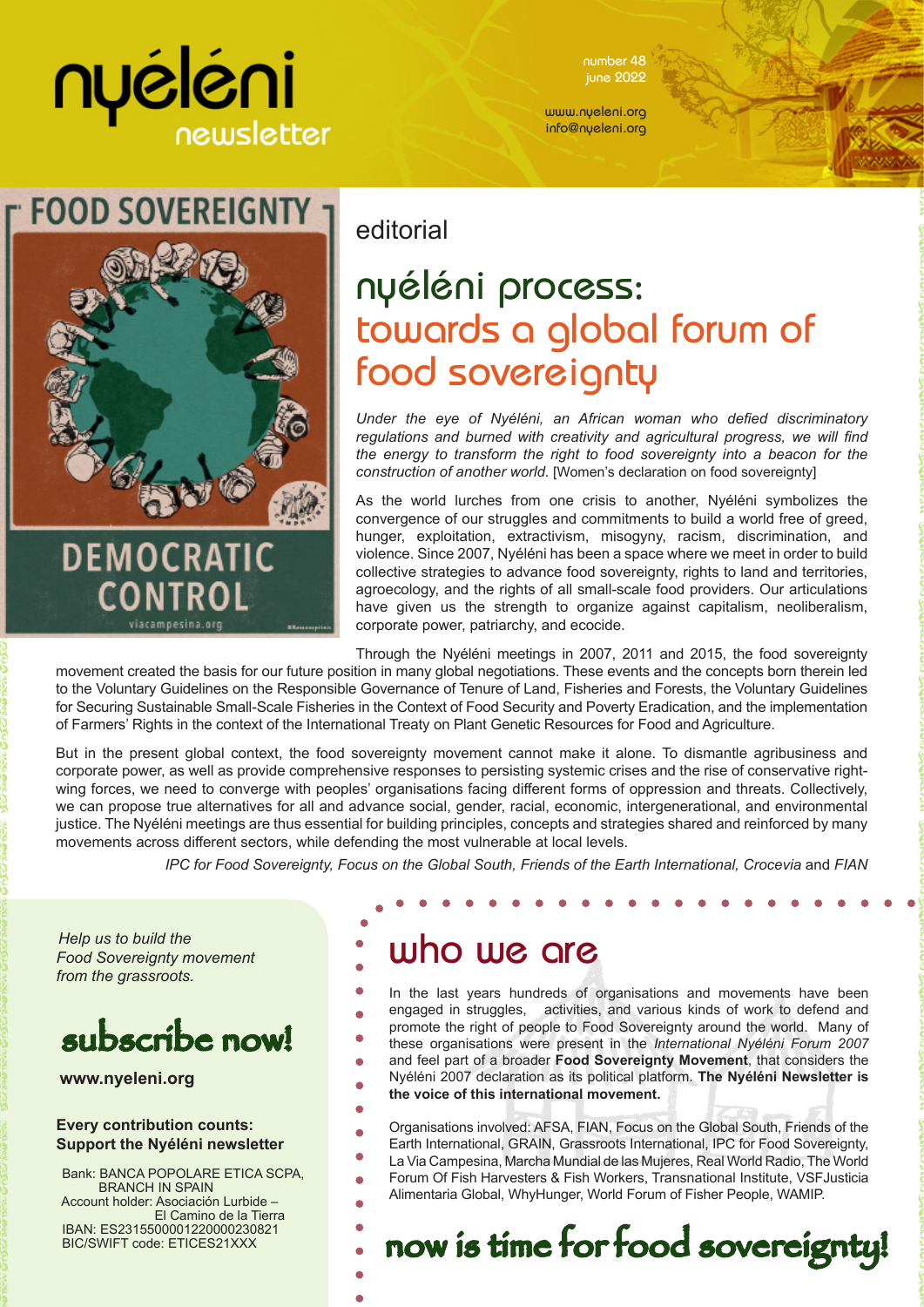## box 1

#### **The right to food sovereignty**

The International Forum on Food Sovereignty in Sélingué, Mali in February 2007 was the beginning of the Nyéléni journey to build a global movement for food sovereignty. The concept of food sovereignty was introduced by La Via Campesina (LVC) in the 1996 International Food Summit a year after the establishment of the World Trade Organisation (WTO), with its infamous agreements on agriculture, intellectual property rights, industrial policy, standards, and investment. Social movements, unions, activists, and academics knew that "food security" and "development" were smokescreens to camouflage the expansion of corporate power that WTO rules were designed for. The call for food sovereignty was thus, as much a rejection of corporate, market domination of food, agriculture, and the economy, as it was a rallying cry for people all over the world to reclaim agency, autonomy and capacity to build a paradigm of progress centred on human rights, justice and respect for the planet.

As the concept gained support from a wide array of actors including the UN Special Rapporteur on the Right to Food<sup>1</sup>, LVC joined hands with other social movements and civil society actors to convene an autonomous and international forum to elaborate on food sovereignty for different constituencies and regions, based on diverse, lived experiences and contexts.

The first Nyéléni forum brought together more than 500 representatives from over 80 countries and numerous constituencies to share knowledge and discuss the multiple dimensions of food sovereignty, from land and water to seeds, breeding, and labour, recognizing the central role of women. These deliberations are summarised in the Declaration of Nyéléni<sup>2</sup> and the Women's Declaration on Food Sovereignty<sup>3</sup>. At Nyéléni in 2007, we started to construct a new right: the right to food sovereignty.

1 - http://www.righttofood.org/wp-content/ uploads/2012/09/ECN.4200410.pdf 2 - https://nyeleni.org/IMG/pdf/DeclNyeleni-en.pdf

3 - https://nyeleni.org/spip.php?article31

# in the spotlight

#### **The current political conjuncture: why do we need a new Nyéléni Global Forum?**

In the last two decades, the International Planning Committee for Food Sovereignty (IPC) has assiduously worked alongside the communities of small-scale food producers, Indigenous Peoples, consumers, and citizens, guaranteeing the rights of those who produce and those who are marginalised. Today, the landmark results achieved by the IPC risk being overshadowed by a complex collision of several deep-rooted crises and the resulting shift in the geopolitical landscape which threatens the principles and values that the IPC has always defended and put forth in the quest for food sovereignty.

The COVID 19 pandemic has shone a light on the connections between different global justice struggles. It has exacerbated existing inequalities and reinforced power imbalances to the extent that many countries tumbled into a deep social and economic crisis where the most vulnerable suffer the most. The voices of those communities calling for systemic change, based on the existing experiences of agroecology and peasant family farming, which are feeding the vast majority of the world, need to be strengthened in a global alliance with social movements and Indigenous Peoples to address this urgent issue so that it is not eclipsed by the immediate issue of the COVID 19 pandemic.

Against this backdrop, the IPC is organising a new process for the purpose of discussion, not only within the movements struggling for Food Sovereignty, but with a whole new range of movements from different sectors. This new Nyéléni process aims at building responses at the global, regional and local level and tightening alliances with other movements that share the IPC's vision and struggles, but which come from other fields: labour justice, climate justice, women's struggles, for example. The process, in which intersectionality is a key aspect, collects the different but overlapping local struggles from the ground and takes them to the global level and will allow the participation of different movements at different levels.

If intersectionality is one innovative aspect in the process of Nyéléni, the second defining aspect is the focus on the process itself instead of only on the final Global Forum: it strives to build an entire process that brings with it all the power of the grassroots movements. As an initial phase of the process, IPC's regions, working groups, and global organisations will undertake an exercise of internal consultation to reflect on, deepen, and widen the principles and concepts of food sovereignty into the new reality. The outcomes of these consultations will form the backbone of the Nyéléni process. Simultaneously, new alliances will be sought with social movements working on different issues: climate and labour justice, feminist movements, Indigenous Peoples movements, Black movements, and anti-war movements, to create an intersectional convergence towards joint proposals for systemic change.

Ultimately, the Nyéléni process will culminate in the Global Nyéléni Forum, in which hundreds of delegates from all over the world will discuss strategies and solutions for more just, inclusive, sustainable, and diverse food systems, and will relaunch a global alliance that is capable of counteracting the forces that are pushing the world into a deeper, multidimensional crisis.

More info on the Nyéléni process at https://www.foodsovereignty.org/ nyeleni-process/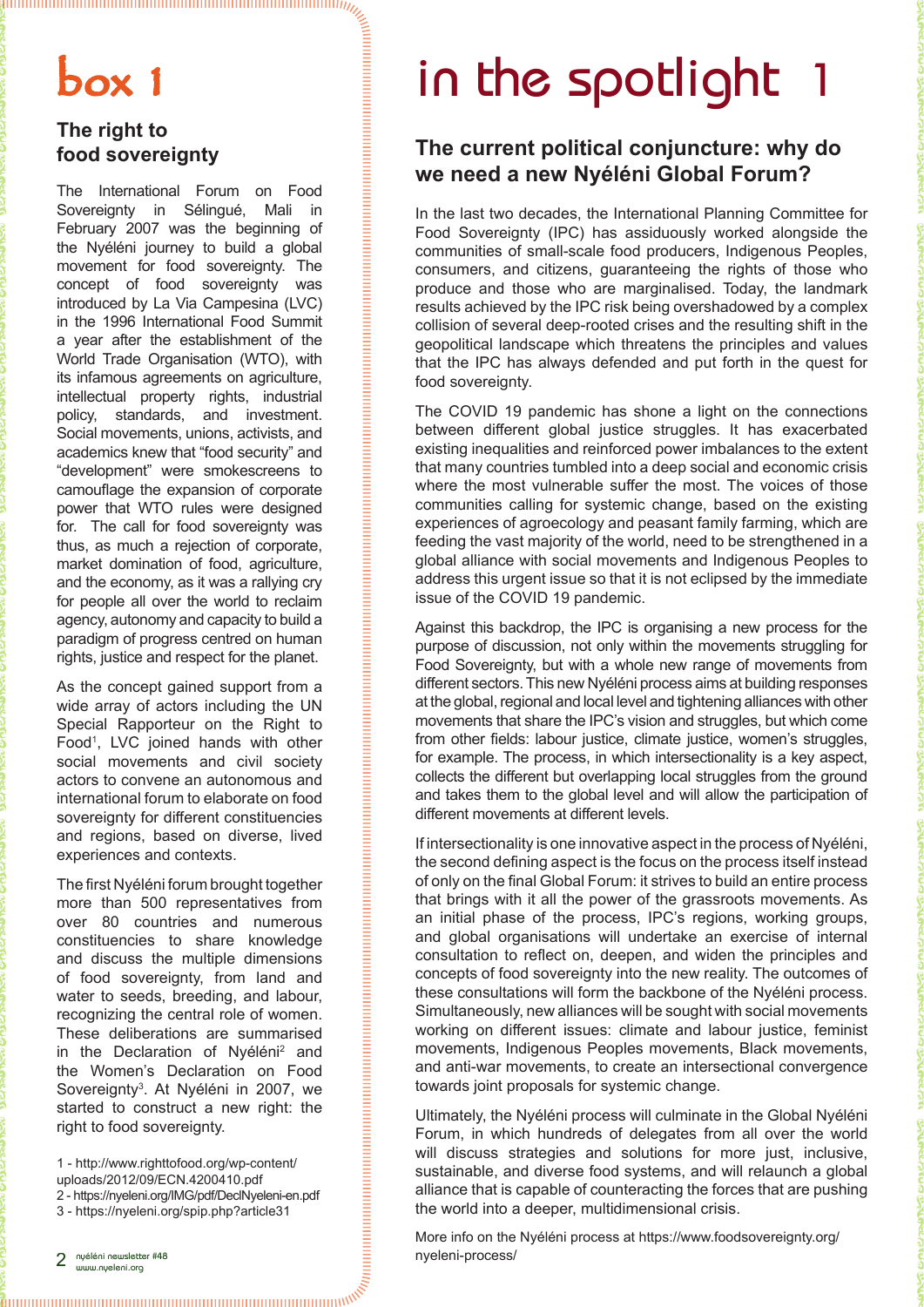# in the spotlight 2 box 2

#### **Nyéléni: territory, process, and methodology**

The International Forum for Food Sovereignty: Nyéléni 2007 (see box 1) was the result of a long regional and international process of cross-sectoral political accumulation. It was a milestone that provided us with principles, a political framework, methodologies, and an agenda of initiatives to continue advancing food sovereignty and the defence of territories and peoples' rights. Nyéléni was also home to two other important international processes on this journey: in 2011, to coordinate resistance to land grabbing (see box 2) and in 2015, to build a common multi-sectoral vision on agroecology and agree on strategies to defend and promote it (see box 3).

Nyéléni is the territory and platform for our multi-sectoral convergence process, which has allowed us to deepen our analysis and positions, make struggles visible and resist their criminalisation, strengthen solidarity links, build cross-sectoral agreements, and agree on initiatives to transform food systems and our societies. It is a common programme of local, regional, and global struggles built on the experiences and knowledge of social movements and organisations.

It is a process whose objective has always been to accumulate forces to strengthen the popular mobilisation of resistance to colonial, patriarchal, imperialist, and racist capitalism, its false solutions and all its forms of exploitation, oppression, and commodification of life, but also in defence of the commons, the sovereignty, rights, and self-determination of peoples and social, racial, gender, economic, intergenerational, and environmental justice.

Our methodology has a founding principle in Internationalist Solidarity on which to implement Dialogue of knowledge (Diálogos de saberes) that, based on the heritage, patrimony and diversity of peoples, cultures, and struggles, builds unity in action, while strengthening territorial organisational processes, since without strong and coordinated organisations, from the local to the global, there will not be sufficient resistance to the power of capital and conservative forces, nor systemic transformations.

These 15 years have been instrumental in raising the visibility of food sovereignty, agroecology, and integral agrarian reform, among others, in international, regional, and local political spaces and institutions, and have motivated various levels of government to implement our agenda. They have also been central in unmasking and denouncing attempts at corporate co-optation of our solutions and have made food sovereignty a political objective of various movements (feminist, climate justice, social justice, among others).

However, in order to dismantle the power of agribusiness and provide a global response to the rise of right-wing conservative forces, it is necessary to converge with peoples facing different forms of oppression, and with them to agree on programmes and strategies for social, racial, gender, economic, intergenerational, and environmental justice.

The Nyéléni process has given the food sovereignty movement the commitment to be a key driver in building a broader social front with the feminist, LGBTQI+, trade union, anti-racist, classbased oppression resistance and anti-colonialist movements.

#### **Global alliance against land-grabbing**

In November 2011, we, peasants, pastoralists, Indigenous peoples and their allies gathered together in Nyéléni to share our experiences and struggles against land-grabbing with each other. We came to Nyéléni in response to the Dakar Appeal<sup>1</sup>, which calls for a global alliance against land-grabbing for we are determined to defend food sovereignty, the commons and the rights of small scale food providers to natural resources.

In this meeting, we clearly identified that land-grabbing is a global phenomenon led by local, national, and transnational elites and investors, and governments with the aim of controlling the world's most precious resources. The global financial, food, and climate crises have triggered a rush among investors and wealthy governments to acquire and capture land and natural resources, since these are the only "safe havens" left that guarantee secure financial returns. Pensions and other investment funds have become powerful actors in landgrabbing, while wars continue to be waged to seize control over natural wealth.

Land-grabbing goes beyond traditional North-South imperialist structures; transnational corporations can be based anywhere in the world. It is also a crisis in both rural and urban areas. Land is being grabbed in Asia, Africa, the Americas and Europe for industrial agriculture, forest plantations, mining, infrastructure projects, dams, tourism, conservation parks, industry, urban expansion, and military purposes.

But we are not defeated. Through organisation, mobilisation, and community cohesiveness, we have been able to stop land-grabbing in many places. Furthermore, our societies are recognising that smallscale food production is the most socially, economically, and environmentally sustainable model of using resources and ensuring the right to food for all.

Recalling the Dakar Appeal, we reiterate our commitment to resist land-grabbing by all means possible, to support all those who fight land-grabs, and to put pressure on national governments and international institutions to fulfil their obligations to ensure and uphold the rights of peoples.

 $\mathcal{Q}$ 1 - https://www.fian.org/en/news/article/dakarappeal-against-the-land-grab/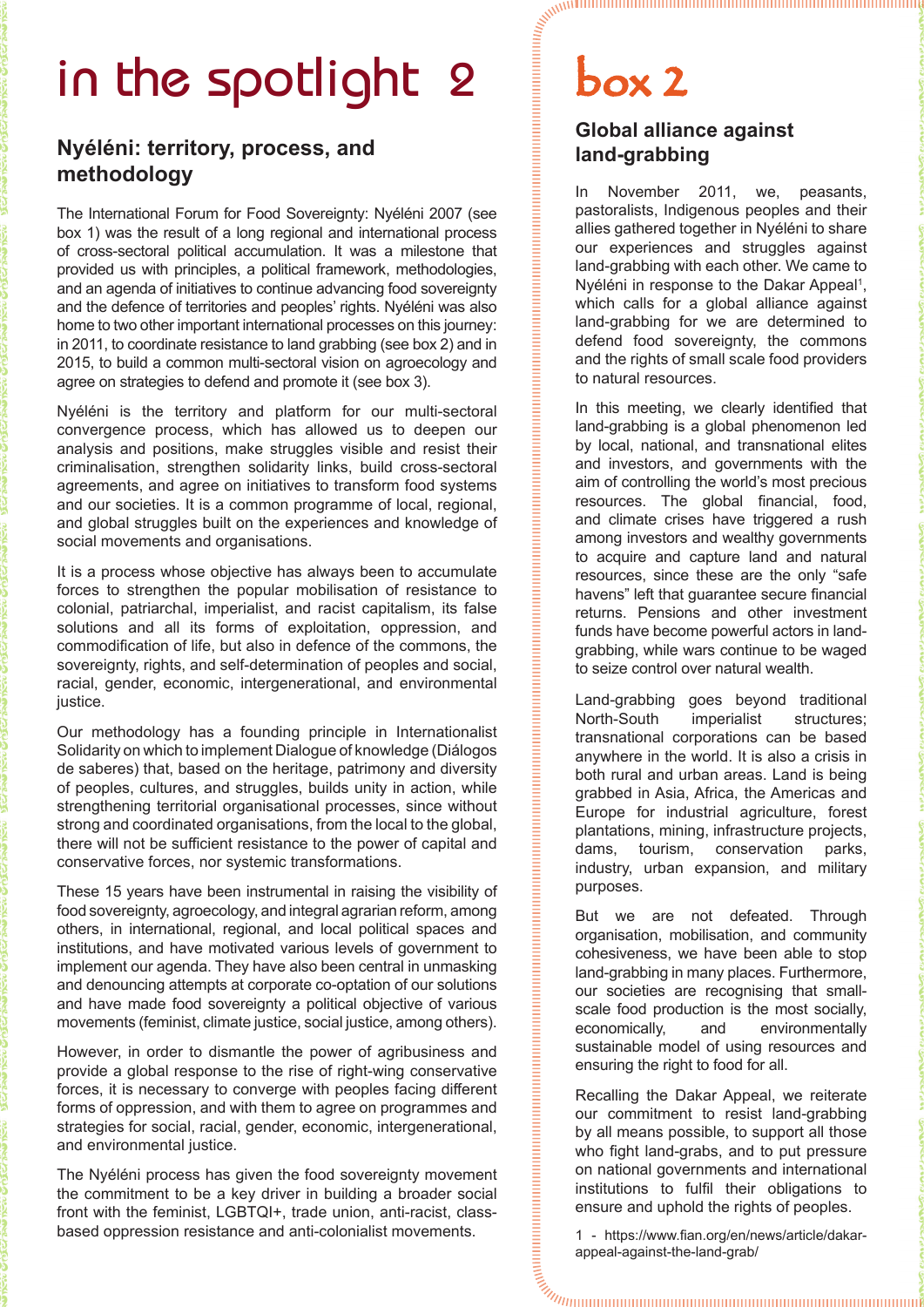

#### 1 **Latin America and Caribbean – Alianza**

The nights are sacred for the gatherings of my Kuna people in Panama. There, we nourish ourselves with oral history, with the struggles for self-determination of other peoples. There, we embrace the universe, and organize ourselves in the defence of Mother Earth. Nyéléni is the Peoples' Assembly for Food Sovereignty, where we share global struggles, feed ourselves with the strength of the people and the embrace of our sisters and brothers from other continents. For over 500 years the problems have remained the same. The struggle for life, water, territory, have other names and other forms. but continue to be the same problems that each generation must face with new strategies and tactics.

The Nyéléni process is an opportunity for coordination between diverse organizations focused on the defence of Mother Earth and the Food Sovereignty of the peoples. Now, it is extremely important to weave alliances and organizational work in the face of the threat of megaprojects and extractive projects, as well as to define strategies to overcome the impacts of COVID 19.

As with every starry night, with or without the moon, with the sea choppy and storms approaching, the Kuna communities discuss how to solve social, cultural or spiritual problems in the same way that the Nyéléni process is a moment in time to gather the peoples of the world, to sing, to dance, to dream, to understand that we are part of Mother Earth, of Grandmother Sea, of Grandfather Sun and they call us from their shells to start a conversation around the fire, between social movements and Indigenous Peoples, to organize ourselves in the defence of Mother Earth.

### **IPC MENA region**

# voices from the field

#### 2 **Europe and Central Asia – Nyéléni ECA**

Our world, including Europe and Central Asia, is undergoing a series of inter-related crises: armed conflicts and civil unrest associated with humanitarian crisis caused by war and political instability in many parts of our region. It is an economic crisis that manifests itself in food and energy price increases, and increased vulnerabilities related to loss of employment, access to healthy affordable food, the on-going COVID 19 pandemic, and the on-going climate crisis. The latest crisis is the war in Ukraine, which affects both people and the land, and impacts food security policies in the region and beyond. This crisis has shown us the level of local communities' resilience and the importance of local food systems and of the central role of the Nyéléni space, allowing different constituencies to come together in solidarity and to work on policies related to our struggles.

> Just like Nyéléni, the legendary Malian peasant woman who farmed and fed her people, smallscale food producers (farmers and fishers alike) in Ukraine, courageously struggle to continue feeding local populations in times of war, including the recent destruction of the national seed bank. But little is written about this, nor is much support provided to them.

The war also contributes to the aggravation of longer-term issues such as climate change. The majority of women and children in several regions are either internally displaced or have sought refuge in European countries. While in Russia, Indigenous Peoples and human rights defenders continue to be repressed.

The Nyéléni process implies a duality of influencing public policies at all levels and independent social movementbuilding. Social movements of the various constituencies are brought together through this work in intersectional support. The process also includes a broader, more intersectional, and much-needed approach to address the deep multiple crises of economic, social, and environmental issues around the world.

In the North African region, food sovereignty is commonly understood as a tool for democratisation that can provide major support to rural populations in order to include demands relating to the various threats identified. In this case, water contamination, privatisation of rural land, and the commodification of our food. In contrast, in the Middle East region, food sovereignty is seen more from a political perspective, particularly because of the people's aspirations for the liberation of occupied and/or semi-occupied territories. The new context today calls, more than ever, for a synergy between the discourse and practice of food sovereignty in order to implement the principles in the daily work of the actors involved in the production, distribution and consumption of food.

It should be noted that the past Nyéléni meetings presented a strategic vision for achieving food sovereignty that recognises the contribution of women to peasant agriculture, yet these documents do not take into consideration the issue of gender relations. On the other hand, food sovereignty must be understood as a multifaceted political project in constant evolution, whose substance is highly likely to vary according to the type of collective actors who claim it. In this sense, the Nyéléni process can support social movements in the MENA region to strengthen the convergence among movements of different constituencies. This is key to ensuring the development of the capacities of the social movements via the capacity building of the movements' youth and leaders around food sovereignty.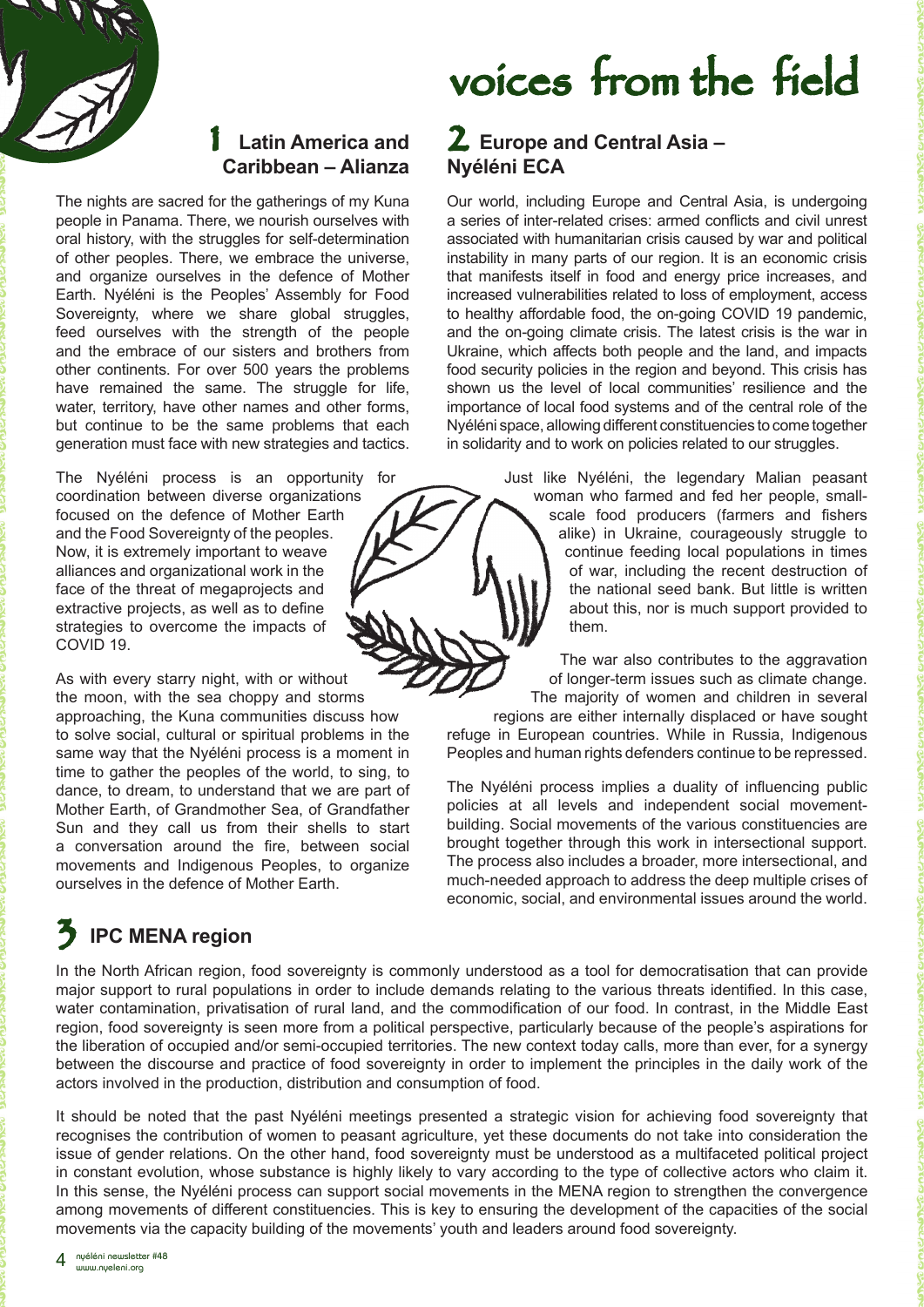# voices from the field

### 4 **IPC African region**

As the national government and private sector continue tightening the space for the family farmer to produce what they eat and eat what they produce by the introduction of chemical fertilisers, pesticides, fungicides, and herbicides, this destroys the environment. The Nyéléni processes support the promotion of agroecological approaches which encourages socially acceptable, economically viable, and environmentally friendly production while also protecting the natural environment. This approach ensures the promotion and protection of biodiversity conservation. The process further discourages the corporate powers that prevent our family accessing territorial markets with their cheap food and food that puts our health at risk and damages the environment. food sovereignty cannot be obtained where food, land, seeds, fish and livestock are in the hands of corporate control.

The Nyéléni process helps to prevent the privatisation and commodification of native seeds from the introduction and use of new and old GMOs in our farming and food system. We are continuing to face land grabbing by corporate powers, corporate capture of our territorial markets, and challenges created by climate change and other external factors such as COVID 19 and other conflicts.

We believe that the Nyéléni process can support the social movements on the ground in strengthening and promoting collaboration and participation in regional policy dialogues where changes in national public policies happen. The stimulation of movements and the intersectionality of struggles can help in promoting land justice, agroecology, and territorial markets. Together we can enhance advocacy on land, seeds, and water for small-scale food producers.

### 6 **IPC North American region**

#### 5 **IPC Asia and Pacific**

Asia and the Pacific, home to 60% of the world's population, is faced with a multitude of challenges in terms of food sovereignty. All around the world, over 2.5 billion small-scale farmers, pastoralists, forest dwellers and artisanal fisherfolk grow, collect, and harvest food for human consumption. Such localised food systems provide the foundations of our nutrition, incomes, economies, and culture throughout Asia and in the world.

The COVID 19 pandemic is exacerbating pre-existing challenges to food security such as climate change impacts, disaster risks, shrinking natural resources and degrading environments, use of GMOs, changing demographics and labour profiles, and infrastructure deficits, among others. In the context of growing populations, increasing urbanization, and changes in the food value chain and food industry, the food sovereignty debate is quite crucial.

> Local people's loss of capacity for autonomy and self-determination is a direct consequence of the expansion of the industrial, heteronomous model of development rooted in commodity production. We as IPC need to collectively assert and advance the principles and policies that constitute food sovereignty and reject those that aim to further embed corporate interests in our food systems.

> The notion of 'food sovereignty' is perhaps best understood as a transformative process that seeks to recreate the democratic realm and

regenerate a diversity of autonomous food systems based on equity, social justice, and ecological sustainability.

Gender equity and respecting the voices of the very poor and marginalised remain urgent challenges for the food sovereignty movement and civil society at large. The Nyéléni process can strengthen the organizations of women, men and young people, Indigenous Peoples, farmers, pastoralists, forest dwellers, migrants, rural workers, fisherfolk and others.

On April 5 and 12, 2022 the U.S. Food Sovereignty Alliance (USFSA) organized two online consultations for the North America region (United States and Canada) as part of the Nyéléni process. The dialogues brought together a diverse range of small-scale food producers, rural worker organizations, Indigenous and Native Peoples, scholar-activists, and civil society organizations to discuss the future of the food sovereignty movement and build common priorities for navigating the inter-related food system crises in the region. Over the past two years, COVID 19 has laid bare the fragility of concentrated corporate food value-chains in North America, with farmers forced to dump milk and destroy crops, workers falling sick due to lack of protective equipment and corporate collusion, and rising food insecurity in marginalized communities.

These challenges, coupled with mobilizations against racial injustice and the impacts of the climate crisis on rural communities, have shaped new opportunities for farmer-worker solidarity and union organizing, greater awareness and investment in resilient local food systems, and policy action on equity and justice in agriculture. In this context consultation participants emphasized anti-capitalist, racially just, anti-imperialist, and radically feminist approaches to organizing around land access, dismantling corporate monopolies, advancing agroecology, the right to food, and strengthening indigenous sovereignty.

communities as we advance the principles of food sovereignty in our local food systems and international policy spaces. Since the first forum in Mali in 2007, the political declarations and relationships that have emerged from Nyéléni have shaped the direction and strength of the food sovereignty movement in North America and solidarity actions beyond the region. As this collective work continues, the Nyéléni process provides a dynamic forum for building rural power within and across our